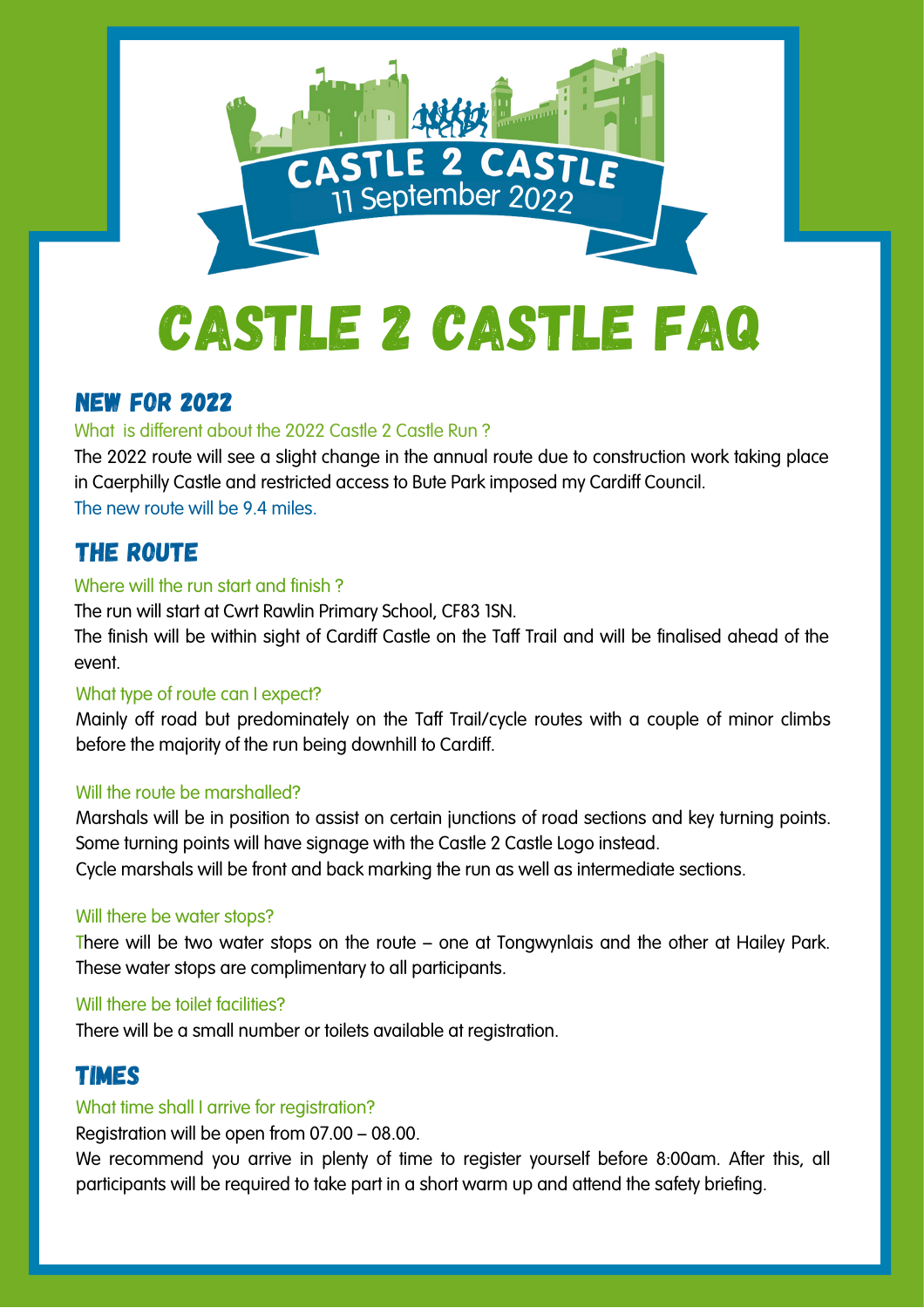#### Will there be staggered starts?

Yes. Due to health and safety regulations and to be in line with requirements from Caerphilly Council and the Government we will have 3 staggered starts.

Runners will be asked to go into the three wave groups listed below depending on your average running time. Wave 1 (Sub 1.5hrs) will depart first with waves 2 and 3 departing 5 and 10 minutes later. All runners will be en-route to Cardiff Castle by 08.45.

- · Wave 3 Sub 2.5 hrs plus
- · Wave 2 Sub 2 hrs
- $\cdot$  Wave 1 Sub 1.5 hrs

#### What time will the event finish?

In past years the event has been completely finished by 12'clock noon.

# **TICKETS**

#### How much is the event and what does my registration fee cover?

£20 plus a small booking fee. Your registration fee will secure your place in the run, a running number, a commemorative medal at the finish line & water on route.

#### Will I receive a pack in the post?

No, you will collect your running pack at registration on the day of the event.

#### Can I have a refund for the event?

This event is non refundable.

#### What happens to my ticket if I cannot attend?

If you are unable to make the event please make the Fundraising Team aware so we can update our health and safety information for the day.

#### Can my place be deferred to next year's event?

No, unfortunately this will not be an option for 2022.

#### Can my place be transferred to another runner?

No. Due to health and safety regulations, we have to have the information of every runner.

#### I've missed out on tickets, is there a waiting list? How do I join this?

We have already expanded the capacity of the event to 1000 participants and have more spaces available if needed so all runners should be able to get a space.

If you are struggling to enter, please contact the fundraising team and we will be happy to assist.

## Weather

#### What happens if it rains?

This event is planned to continue come rain or shine. 24 hours before the event we will review weather forecasts to ensure the event is able to continue safely. IF, for some unfortunate reason the weather causes a postponement of the event, you will be notified 24 hours before the start time. If you do not hear from Velindre the day before the event, please attend the event as planned. It is highly unlikely weather will cause a postponement of this event.